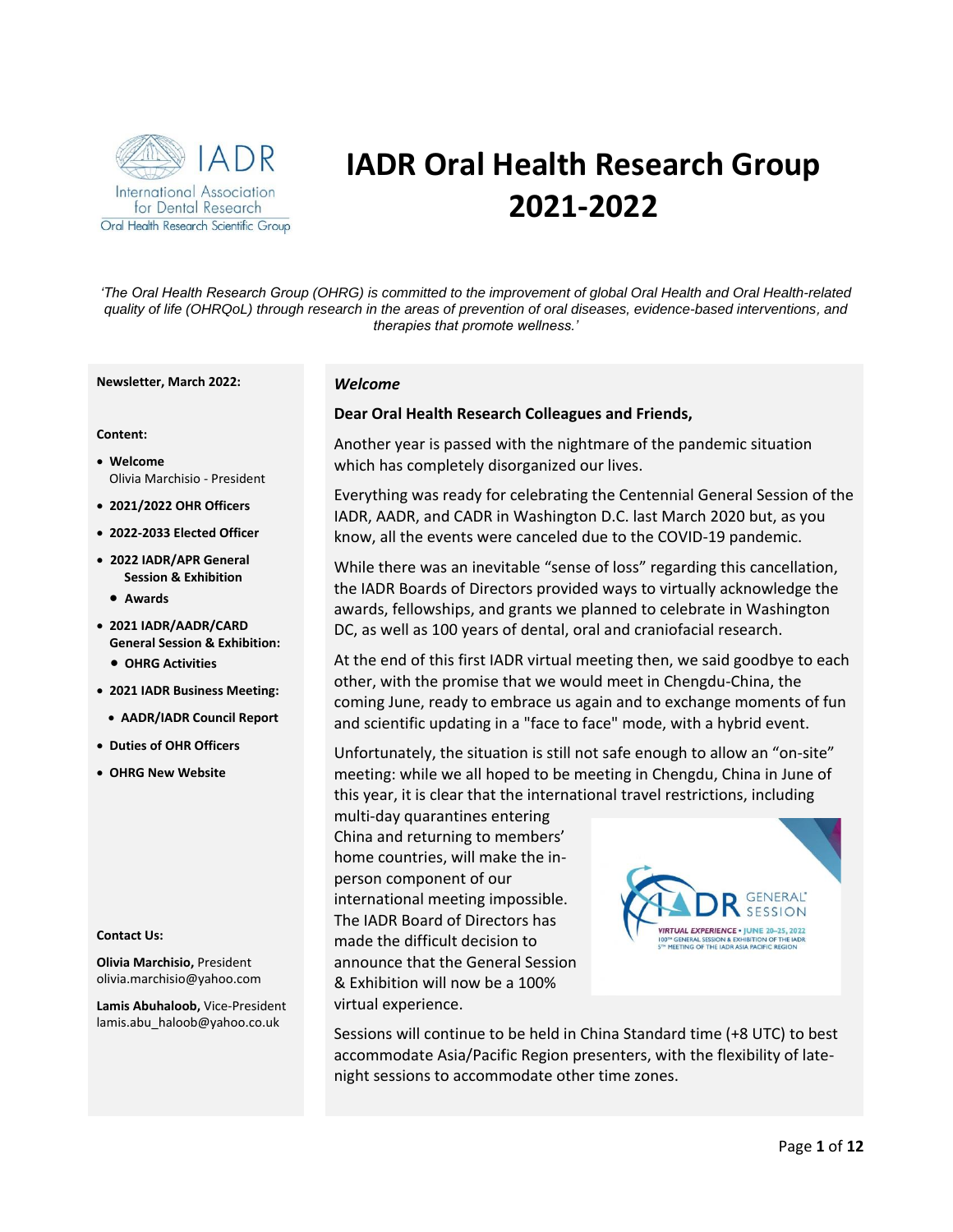2022 General Session delegates will attend sessions live or view recorded talks 24-hours a day. They will be able to choose from thousands of research presentations, including the Distinguished Lecture Series, Keynote Addresses, symposia, and Interactive Talk presentations, all online.

The IADR OHRG will meet during the VIRTUAL BUSINESS MEETINGS & AWARD COMPETITIONS sessions (June 13<sup>th</sup>- 17<sup>th</sup>), we encourage all of you to join the meeting. We will communicate to you as soon as possible the date and time.

During the meeting we will celebrate the 2022 IADR OHRG AWARDS winners, specifically:

- IADR Colgate Oral Health Research Award, with the purpose to recognize a body of meritorious research by a member of the IADR Oral Health Research Group, with preference given to a Dental Hygienist.
- IADR Oral Health Research Young Investigators Travel Award, encouraging and supporting young investigators to conduct research in the area of improving oral health globally.

I personally invite you to consider these opportunities and to submit applications, you can find all the information here [IADR Colgate Oral](https://www.iadr.org/awards/iadr-colgate-oral-health-research-award)  [Health Research Award](https://www.iadr.org/awards/iadr-colgate-oral-health-research-award)

Furthermore, the General Session with Virtual Scientific sessions &Workshops will be held from June 20<sup>th</sup> to June 25<sup>th</sup> : detailed program and schedule will come soon.

Finally, last but not least, I want to encourage all of you to be proud ambassadors of the OHRG, inviting friends and colleagues to renew IADR membership and join the Oral Health Group.

See you (virtually) in June but be confident we can embrace again soon!

With kind regards,

#### **Olivia Marchisio, RDH PhD**

President Oral Health Research Group

Email [olivia.marchisio@yahoo.com](mailto:olivia.marchisio@yahoo.com)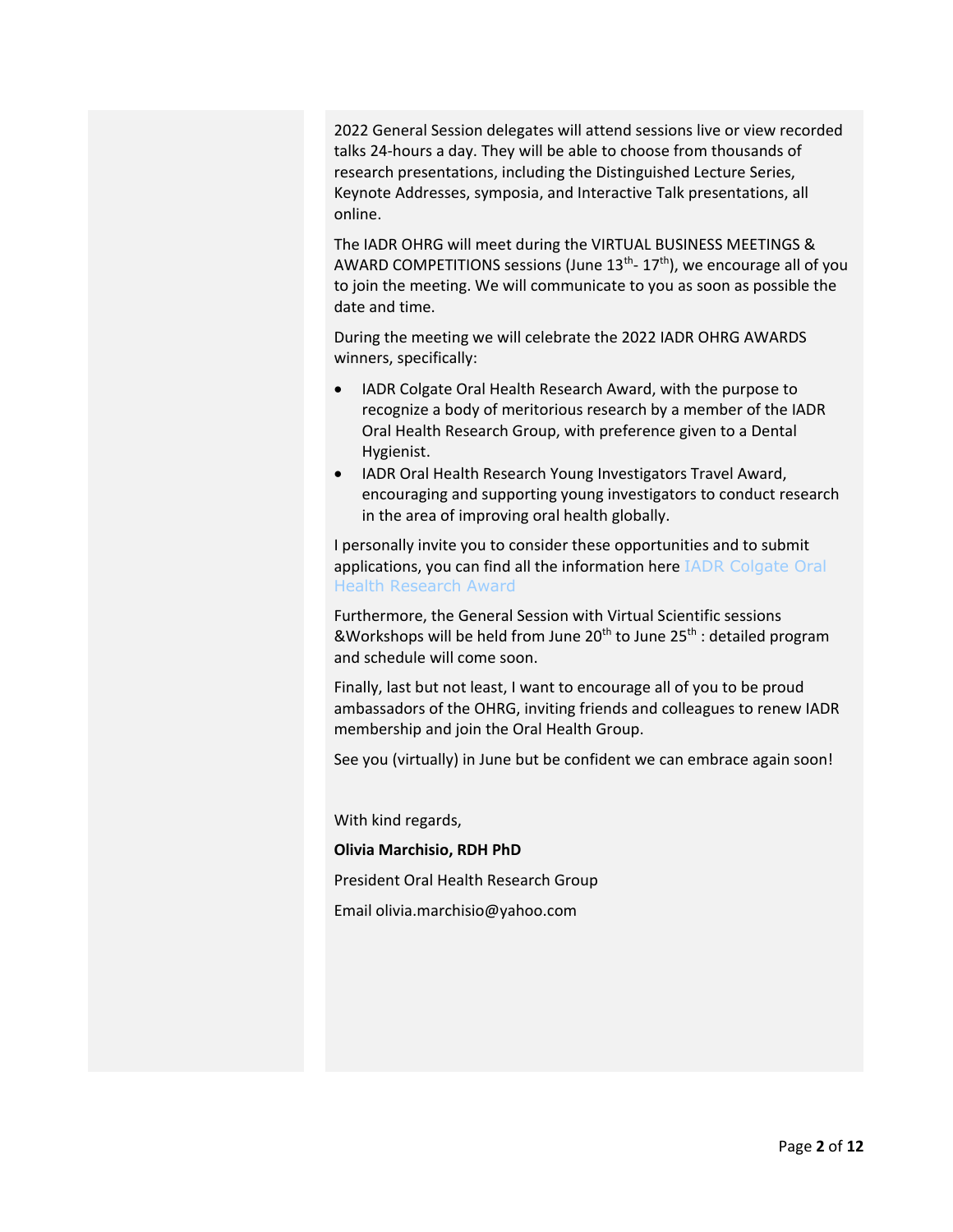### *2021-2022 Oral Health Research Officers*



**Olivia Marchisio** President Proposal Coordinator (IADR/AADOCR Meetings) 7/25/2021 6/25/2022 Continental European Division



**Ralf Adam**  Immediate Past President Continental European Division



**Alyson Axe** President-elect 7/25/2021 6/25/2022 British Division



**Deborah Lyle** Councilor(s) 6/23/2019 6/26/2022 American Division



**Lamis Abuhaloob** Vice-president 7/24/2021 6/26/2022 Other Division



**Sylvia Santos** Award Coordinator 6/23/2019 6/26/2022 American Division



**Patricia Lenton** Secretary/Treasurer 6/23/2019 6/26/2022 American Division



**Caroline Fayolle** Group Program Chair Proposal Coordinator (IADR/AADOCR Meetings) 7/24/2021 6/25/2022 Continental European Division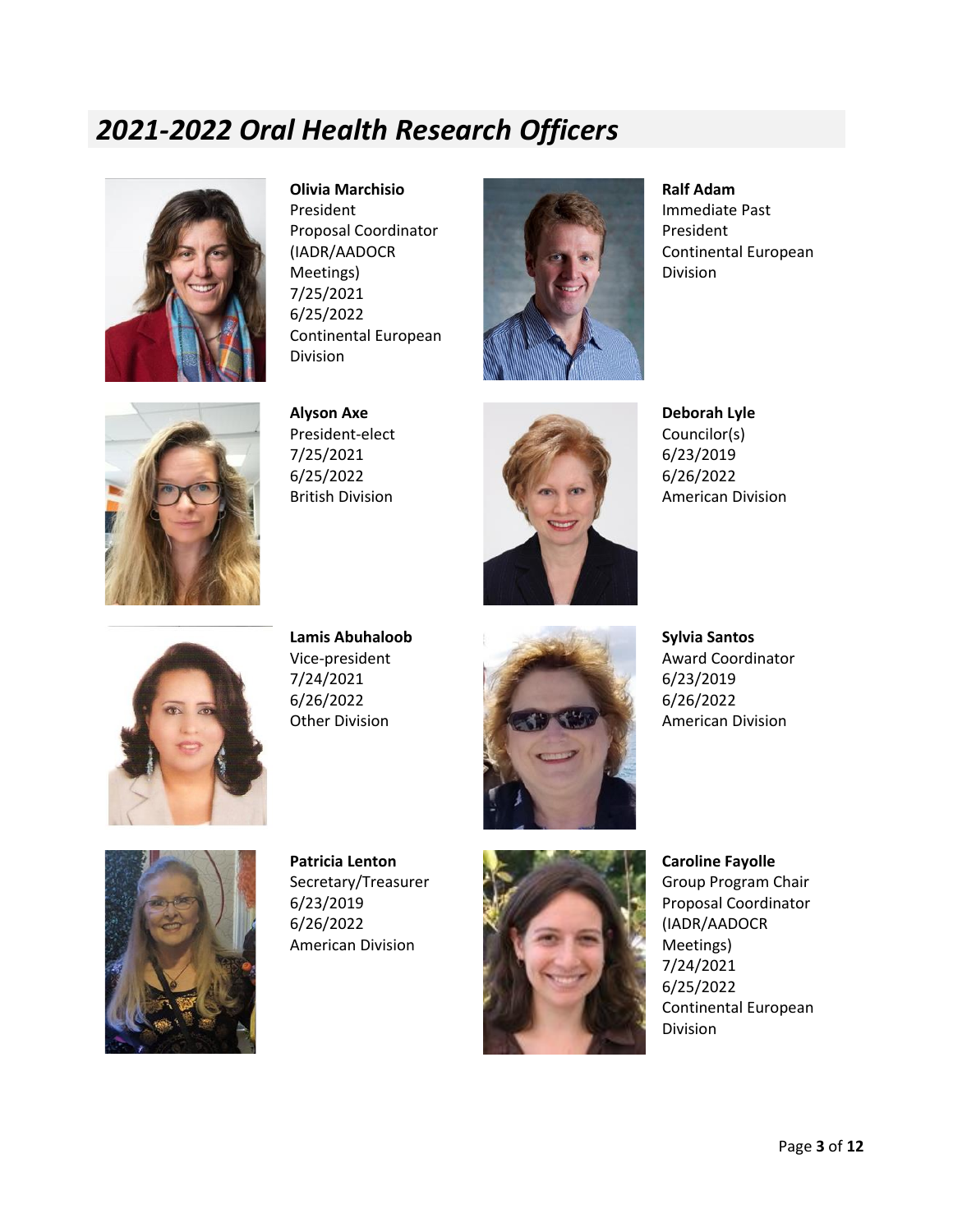## *2022-2023 Elected Officers: New officers*

| <b>Vice President</b> | Ann Eshenaur Spolarich |
|-----------------------|------------------------|
| Secretary/Treasurer   | Kimberly R. Milleman   |
| <b>Councilor</b>      | Patricia Lenton        |

## *2022 IADR/APR General Session & Exhibition*



- 2022 IADR/APR General Session & Exhibition *will now be a 100% virtual experience*
- Abstract submission deadline: January 27, 2022 (11:59 p.m. PST)
- Session proposals submission deadline: October 28, 2021
- Virtual Business Meetings & Award Competitions: June 13-17, 2022
- Virtual Scientific Sessions & Workshops: June 20-25, 2022

### • *Awards*

OHRG is pleased to offer the following three awards to honor and support members of our group:

#### **IADR GSK 'Sustainability in ORAL HEALTH' RESEARCH AWARD: NEW AWARD for 2023!!**

This Award is supported by a donation from Glaxo-SmithKline (GSK)

• **Research Topic:** original research in the promotion of sustainability in oral health in the areas of prevention, evidence-based activities, and therapies that promote oral health. This includes a broad array of basic, clinical, behavioral, and applied studies related to: Strategies for behavior change to encourage sustainability, for dental health care professionals in-office

or patients at home; interdisciplinary approaches to integrating sustainability into oral health; innovative methods to encourage sustainability in the promotion of wellness/disease prevention; ethics and quality assurance; evidence-based sustainability; understanding and promotion of sustainability; clinical efficacy of sustainable oral hygiene measures.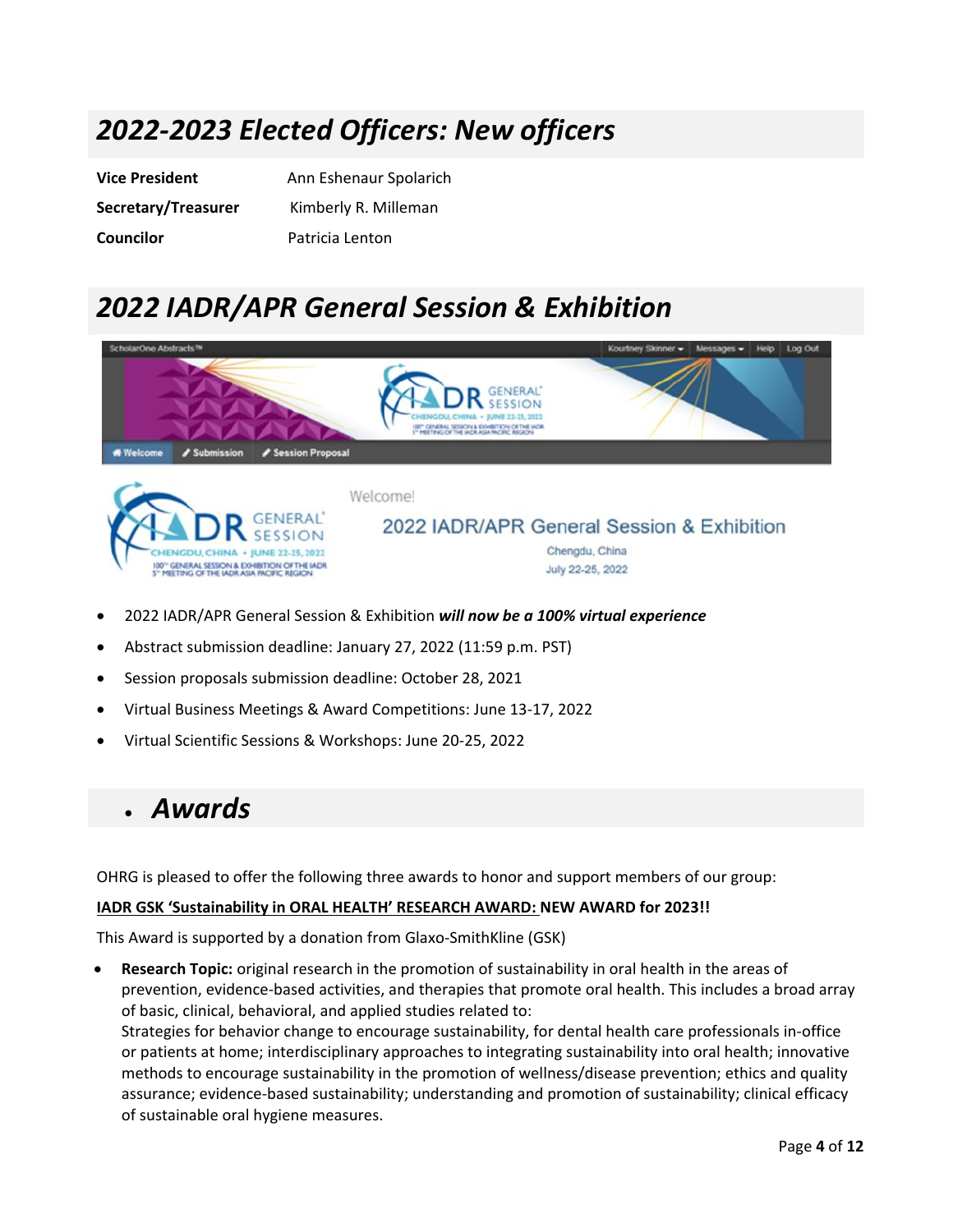• **Award:** Certificate of Recognition and \$2,000 USD

### *NOTE: NOW is the opportunity to consider and plan for research projects in this new category!*

#### **IADR Oral Health Research Young Investigators Travel Award**

- **Research Topic:** Encourage and support young investigators to conduct research in the area of improving oral health globally;
- **Award:** is meant to help cover travel to and accommodation at the IADR General Session:

\$1,000 USD for meeting site on same continent as the applicant's residence,

\$1,500 for travel to a different continent

• **Recipients:**

**2021:** No recipient

**2020 Winner:** Aurea Simon-Soro, University of Pennsylvania, USA – For postdoctoral research focused on Oral-Gut Microbiota Assessment in a Host Infection Animal Model

#### **IADR Colgate Oral Health Research Award**

This award is sponsored by Colgate-Palmolive Co.

- Recognizes a body of meritorious research by a member of the IADR Oral Health Research Group, with preference given to a Dental Hygienist.
- **Research Topic:** Submissions must represent original research in the area of oral health. This includes a broad array of basic, clinical, and applied studies related to strategies for the prevention of oral disease and promotion of wellness; outcomes of primary and secondary preventive care; interdisciplinary approaches to integrating oral health into general health; clinical efficacy of professional and personal oral hygiene measures; methods to improve health outcomes of compromised patients; the dental hygiene process of care; self-care strategies; disease-prevention/health promotion-focused curricular models; science transfer methods; ethics and quality assurance; alternative patterns for practice; clinical decision-making; and issues related to the conduct of research.
- **Award:** A Certificate of Recognition and one cash award in the amount of \$2,000.

Award website [IADR Colgate Oral Health Research Award](https://www.iadr.org/awards/iadr-colgate-oral-health-research-award)

• **Recipients:** 

**2021 Recipient:** Professor JoAnn Gurenlian**,** RDH, MS, PhD, Recently Retired, Professor and Graduate Program Director, Department of Dental Hygiene, Idaho State University

*Please consider recognizing a colleague for our prestigious Colgate Oral Health Research Group award prior to the deadline of March 15, 2022. The nominee must be a member of the OHRG and, if a Dental Hygienist, a graduate of an accredited dental hygiene program. Please include the nominee's Curriculum Vitae and a letter of nomination, highlighting the major reasons for which the individual is being nominated. Research considered for this award should have resulted in publications in scientific, peerreviewed journals. Please visit our Awards' website (IADR Colgate Oral Health Research Award) for more information. Nominations should be sent to the attention of Sylvia Santos at sersantos@verizon.net.*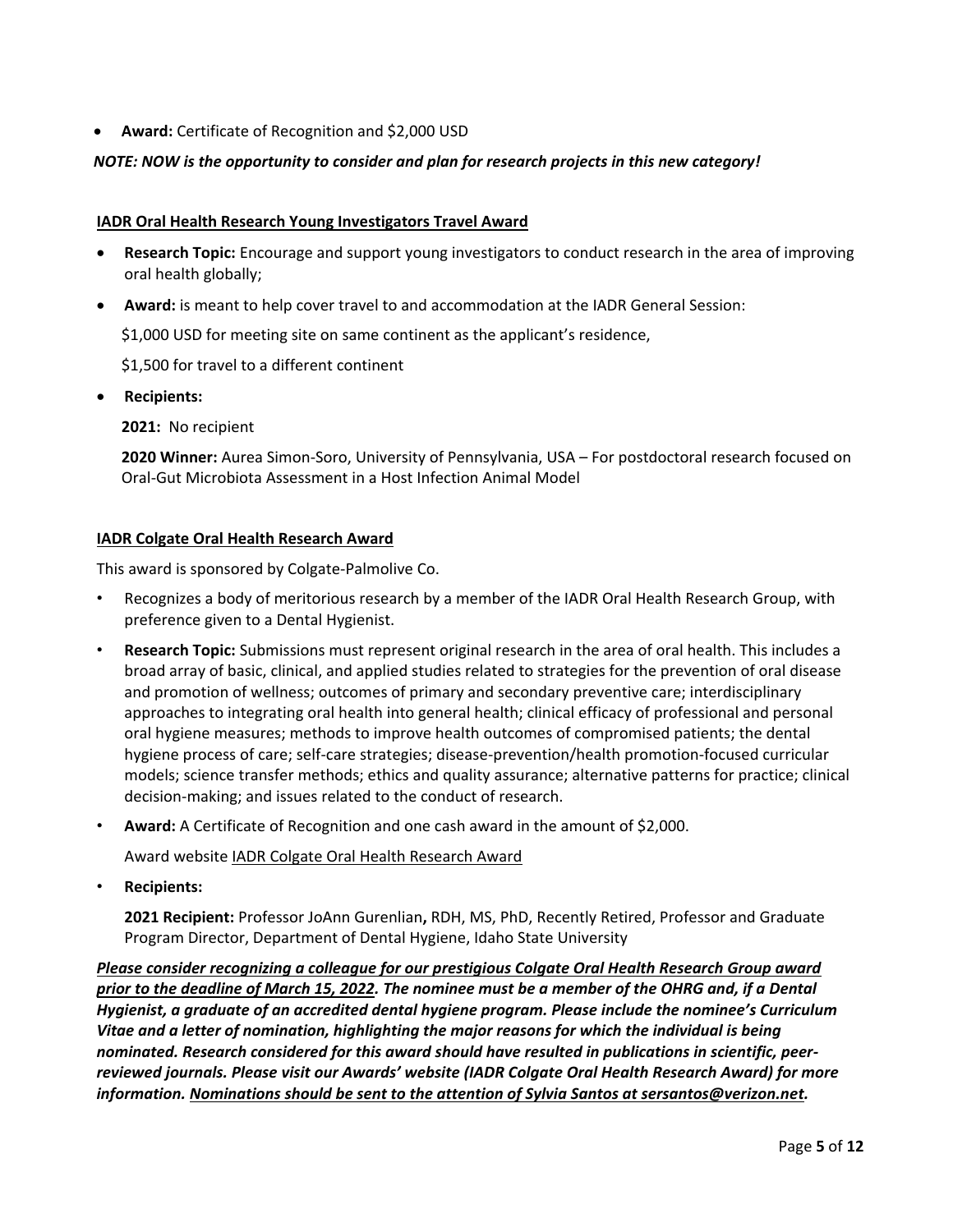### **25th Annual IADR Colgate Oral Health Research Group Award**

**2021 Recipient** 

**JoAnn Gurenlian, RDH, MS, PhD** 

**Recently Retired** 

**Professor and Graduate Program Director** 

**Department of Dental Hygiene** 

**Idaho State University** 



# *2021 IADR/AADR/CARD General Session & Exhibition*

The 99th General Session of the IADR, the 50th Meeting of the AADR, and the 45th Meeting of the CADR took place July 21-24, 2021 as a virtual experience.

We received:

• Julie Hawley, PhD Director, Analytics and Evaluation, CareQuest

• Lisa J. Heaton, PhD Science Writer, Analytics and Evaluation, CareQuest, Symposium entitled, "Oral healthcare inequities: Nationally representative trends from the COVID-19 pandemic"

- Tow session proposals for the 2022 AADOCR Annual Meeting:
- 1 Role of dental providers in HPV and oropharyngeal cancer prevention

2 -The association between oral health and lung disease

#### **The OHRG received 121 abstracts:**

- 24 were redistributed to other groups and
- 1 was rejected.
- 96 abstracts were accepted and presented as:
	- o 80 posters
	- o 16 oral presentations.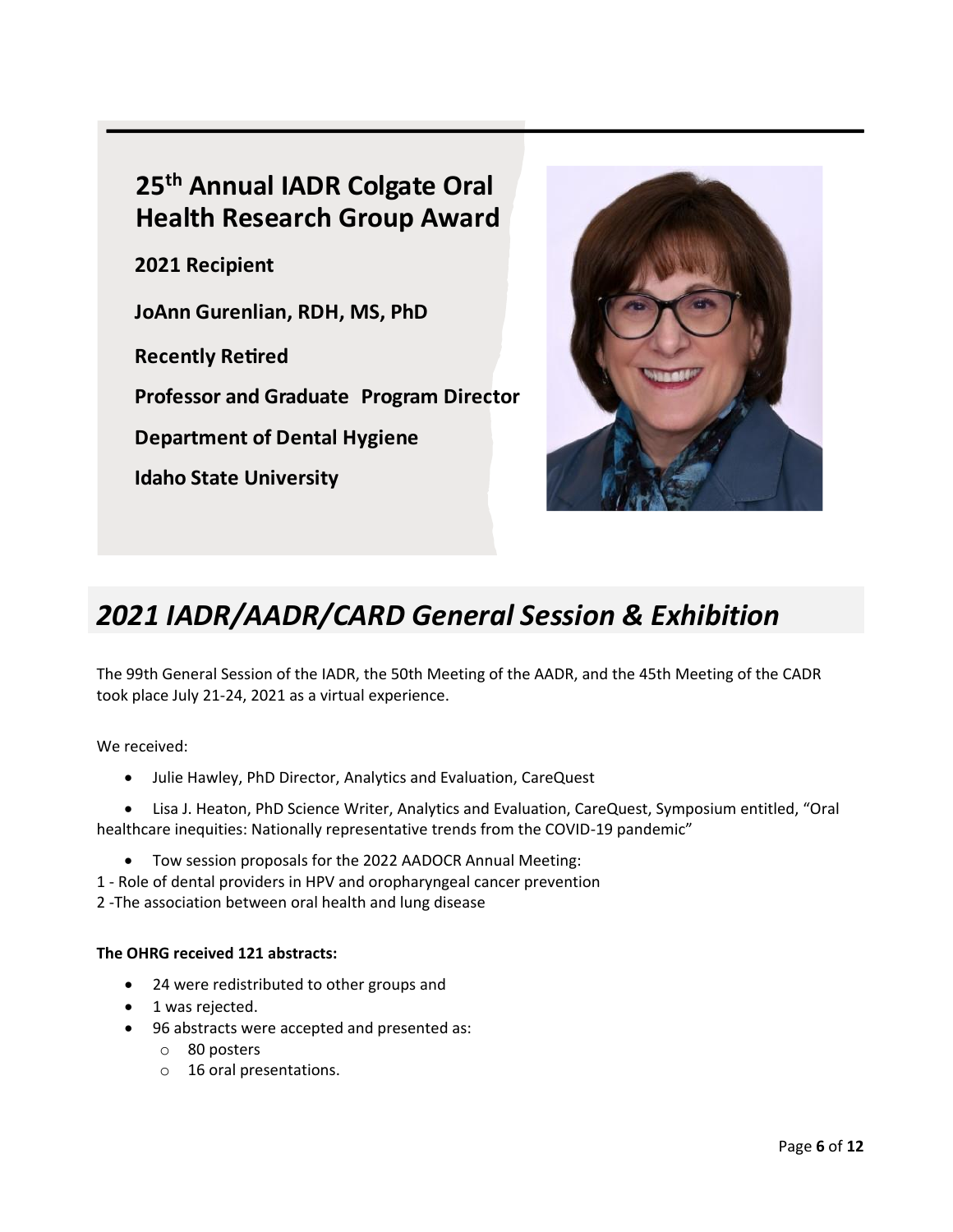## *2022 IADR OHRG Business Meeting*

• The 2022 business meeting for the Oral Health Research Group will be virtually and will take place in the week *prior* to AADOCR/CADR Annual Meeting & Exhibition scheduled for March 23-26, 2022 in Atlanta, Georgia.

### *2021 IADR Business Meeting*

#### **Welcome & Opening Remarks:** Ralf Adam

#### **Oral Reports:**

- IADR Councilor's Report- Deborah Lyle
- AADR Councilor's Report Deborah Lyle
- Symposium Chair Francesca Peditto
- Secretary/Treasurer Patricia Lenton
- Group Program Chair Ann Spolarich
- Website/Awards Chair Sylvia Santos

#### **Upcoming elections/appointments:**

- VP candidates as of 2022: Ann Spolarich, Sam St. John
- Secretary/Treasurer candidates as of 2022: Kim Milleman, Jai Shewale
- Councilor candidate as of 2022: Pat Lenton
- Group Program Chair nomination as of 2021: Francesca Peditto
- Proposal Coordinator (formerly Symposium Chair) suggestions as of 2021: Caroline Fayolle, Luca Parisi

**Awards:** - Sylvia Santos including new GSK Sustainability Award announcement

#### **Discussion on membership and member engagement in our group - Ann Spolarich**

### **Welcoming the new President (Olivia Marchiso), President-Elect (Alyson Axe) and Vice President (Lamis Abuhaloob).**

**Virtual Group Photo/Screen shot**

**Adjourn Meeting**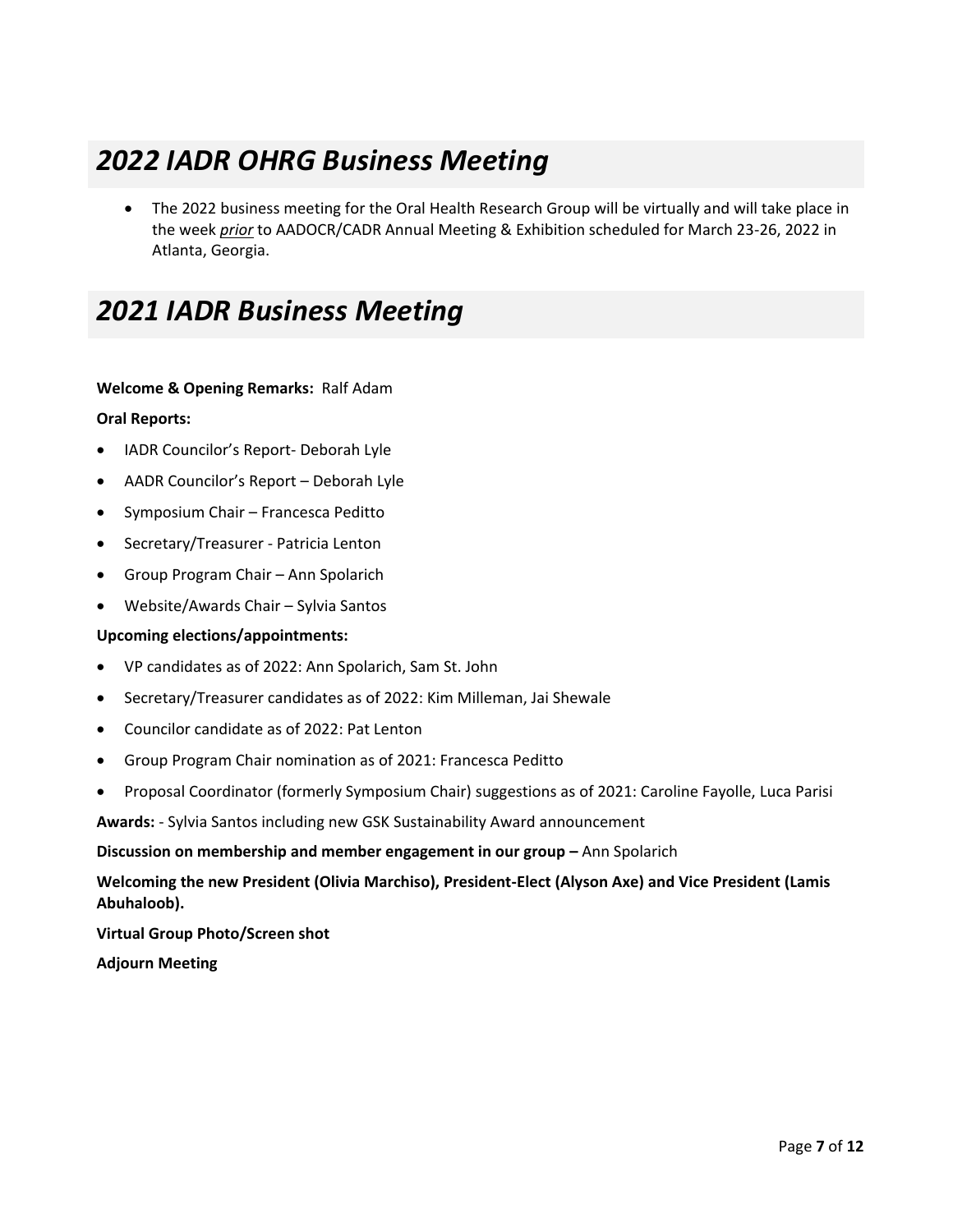

## • *AADR & IADR Council Report By Deborah Mancinelli-Lyle*

#### **AADR**

- COVID-19 Updates
	- AADR continues to offer the most up-to-date COVID research through the 2021 AADR Focused Symposium: COVID-19 Update Webinar Series.
	- Available to view on demand in the IADR Webinar Connect platform.
- AADR Mind the Future (Mentoring an Inclusive Network for a Diverse Research Workforce of the Future)
	- Awarded Year 2 funding under Grant Award 5UE5DE02439.
	- 2020 2021 class of mentees will end September 2021
	- Review of the 19 applications was completed. Mentee/Mentor match for the 2021-2022 class is underway.
	- Anticipate application site to open on January 1, 2022 for the 2022 2023 class.
- AADR/FNIDCR March 17, 2021 Capital Hill Day (virtual)
	- 70 AADR members from 21 states conducted 52 meetings with House & Senate offices.
	- President Mark Herzberg testified on behalf of AADR during a Public Witness hearing convened by Labor-HHS Appropriations Subcommittee.
		- Advocated for increased funding for NIDCR & NIH in FY 2022.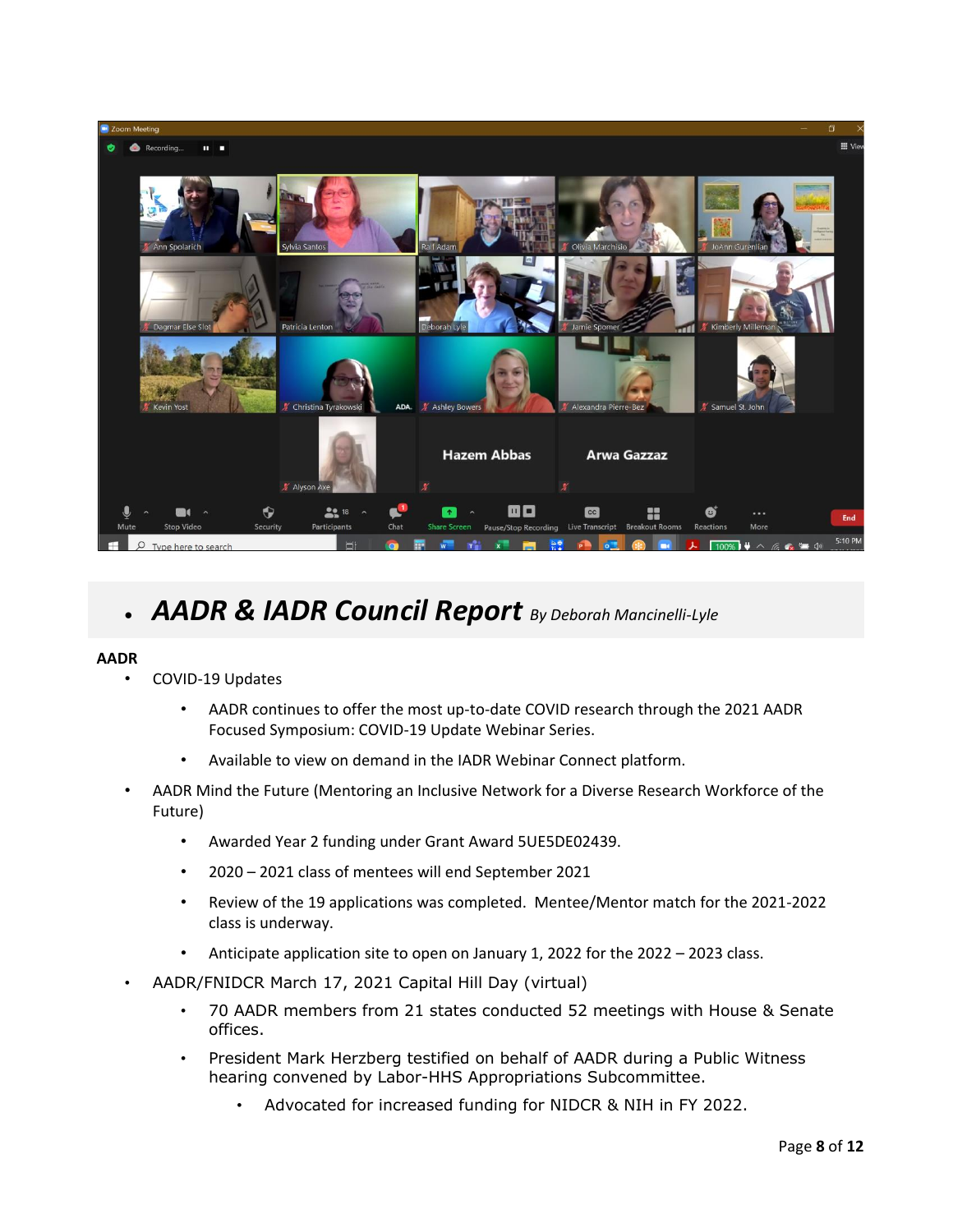• Cited NIDCR supported research that reveals that coronavirus infection of salivary glands appear to be "coronavirus factories" and salivary aerosols should be considered a threat for transmission.



#### **Policy & Position Statement Updates**

- Fluoride
	- Science Information Committee Subcommittee reviewed and updated the existing position statements: Fluoride of Water Supplies (1979, 1999) & Dietary Fluoride Supplements (1983).
	- IADR membership invited to submit comments.
- AADR Diversity Initiatives
	- Committee of Diversity and Inclusion
		- Creating a virtual mentorship program
		- Identified 9 minority serving institutions for the initial cohort

Provide students with guided temporary access to the IADR CE on Demand library

- AADR Diversity Initiatives continued
	- AADR Statement Condemning Anti-Asian Violence (AADR press release April 2021)
	- Diversity and Inclusion Policy Statement core value of AADR
		- Recruits, supports and promotes talented, diverse individuals as employees
		- Stewards a diverse and inclusive workspace
		- Values and celebrates the diversity of people, ideas, cultures and educational backgrounds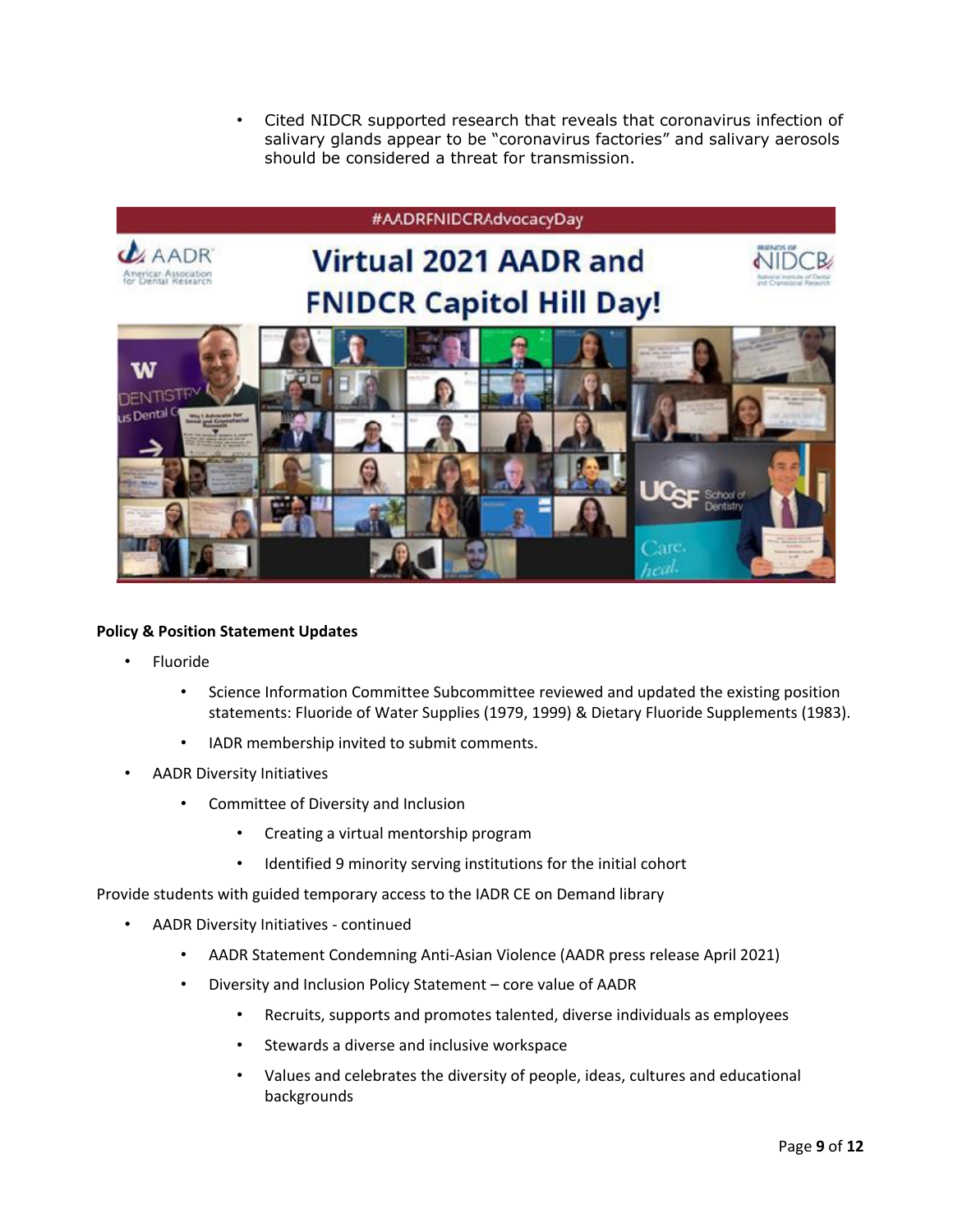- Broader endeavors through government affairs portfolio to end inequality and inequity in health care.
- AADR/Procter & Gamble Underrepresented Faculty Research Fellowship
	- Aim support researchers from underrepresented racial and ethnic groups at the beginning of their careers.
	- Bruno Lima, Univ of MN, received the second Fellowship of \$10K

#### **Recognition and Scholarship**

- AADR Fellows Program
	- Recognition for leadership and service
	- 20 accepted in 2021
- NIH Medical Research Scholars Program dental student (\$75K)
- AADR Student Research Day Award paid registration and \$500
- Student Competition for Advancing Dental Research and its Application AADR/Dentsply Sirona

#### **Marketing & Communication**

- New York Times Magazine Article
	- The pandemic was bad for our teeth. Will it change oral health forever? May 2021
- Social Media Follow AADR @DentalResearch, IADR @IADR, JDR CTR @JDRClinTransRes, JDR @JDentRes on Twitter

#### **Publications**

- Full *2021 Journal Citation Reports*™ results for the *JDR*:
- 2-year Journal Impact Factor™: 6.116, ranking #5 of 91 journals
- 5-year Journal Impact Factor™: 7.199, ranking #3 of 91 journals
- Eigenfactor:  $0.01683$ , ranking  $#1$  of 91 journals
- Total citations: 26,197, ranking #1 of 91 journals
- Journal Citation Indicator: 2.39, ranking #2 of 91 journals (New-category-normalized, prior 3 yrs)
- Article Influence Score: 1.726, ranking #3 of 91 journals
- COVID-19 Publications
	- JDR
		- Presence and prevalence of salivary gland ectasia and oral disease in COVID-19 survivors
		- SARS-CoV-2 positivity in asymptomatic-screened dental patients
		- Ventilation assessment by carbon dioxide levels in dental treatment rooms
		- COVID-19: Seroprevalence and vaccine responses in UK dental care professionals
	- JDR CTR
		- COVID-19 and dental and dental hygiene students career plans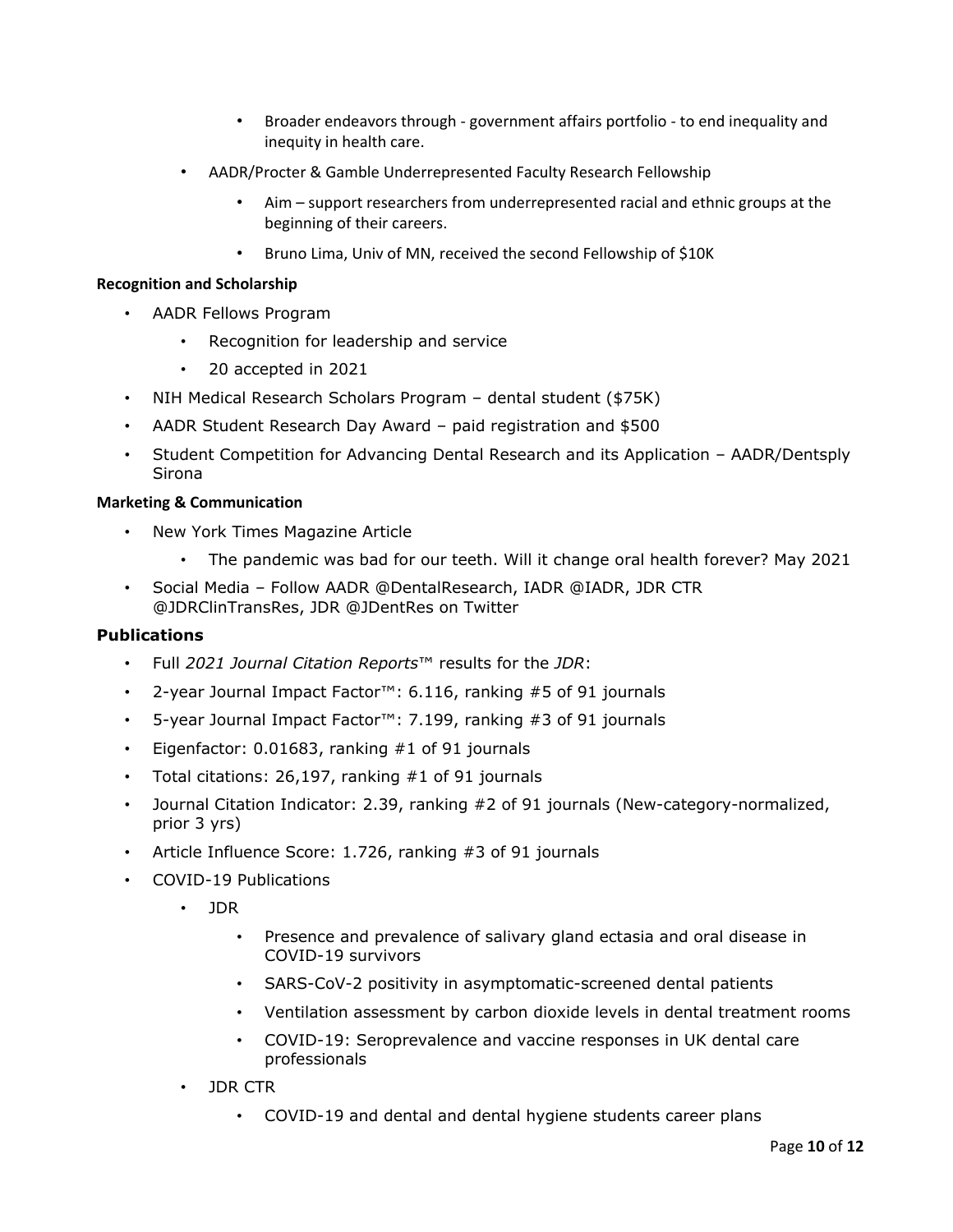- Role of aspirating system type in SARS-CoV-2 seropositivity among dental staff
- SAGE Publishing 10-Year Impact Award
	- Factors Affecting Wound Healing by Shujuan Guo & Luisa A. DiPiertro of Univ of IL at Chicago
	- 2nd citations of the top 3 most cited over 10 years

#### **CRITICAL REVIEWS IN ORAL BIOLOGY & MEDICINE**

S. Guo and L.A. DiPietro\*

### **Factors Affecting Wound Healing**

Center for Wound Healing and Tissue Regeneration Department of Periodontics, College of Dentistry (MC 859), University of Illinois at Chicago, 801 S. Paulina Ave., Chicago<br>IL 60612, USA; \*corresponding author, Idipiet@uic.edu J Dent Res 89(3):219-229, 2010



### **IADR Community**

- IADR members can engage with other members throughout the year.
- Each IADR Scientific Group and Network has its own separate community for connection within specialty areas.
- Ask Me Anything live, one-hour virtual event
	- Paula Moynihan Sugar-sweetened Beverages on December 15, 2020.
	- Gottfried Schmalz Safety of Dental Amalgam on February 23, 2021.
	- Mark Ryder *Porphyromonasgingivalis* in Alzheimer's Disease brains and the potential for gingipain inhibitors as a treatment on April 13, 2021.
	- Daniel McNeil "Integrating Behavioral and Social Determinants into Oral Health Research" June 2021.

#### **Oral Health Research Group Awards**

#### • **IADR Colgate Oral Health Research**

• First awarded in 1995

| Year | <b>Name</b>                            | Year | <b>Name</b>                                                        |  |
|------|----------------------------------------|------|--------------------------------------------------------------------|--|
| 1996 | Kathleen J. Newell, RDH, MA, PhD       | 2009 | Karen Williams, RDH, MS, PhD                                       |  |
| 1997 | Margaret (Peg) Walsh, RDH, MS, EdD     | 2010 | Helen Whelton, BDS, MDPH, PhD                                      |  |
| 1998 | Jane Forrest, RDH, EdD                 | 2011 | Christine Charles, BS, RDH                                         |  |
| 1999 | Terri Tilliss, RDH, MS, PhD            | 2012 | Olivia Marchisio, RDH, DHA, PHD                                    |  |
| 2000 | Birgitta Solder, RDH, PhD              | 2013 | Patricia Lenton, RDH, BS, MA                                       |  |
| 2001 |                                        | 2014 | Annamaria Genovesi, RDH, DHA                                       |  |
| 2002 | Rebecca Wilder, RDH, MS                | 2015 | Jagan K. Baskarodoss, BDS, MPH, MJDF RCS Eng (UK), Cert. DPH (USA) |  |
| 2003 | Caren Barnes, RDH, MS                  | 2016 | Deborah M. Lyle, RDH, BS, MS                                       |  |
| 2004 | Phyllis Beemsterboer, RDH, MS, EdD     | 2017 | Sylvia L. Santos, RDH, MS                                          |  |
| 2005 | Kerstin Ohrn, RDH, PhD                 | 2018 | Ann Spolarich, RDH, PHD                                            |  |
| 2006 | Maryann Cugini, RDH, BS, MHP           | 2019 | Frances Genco, Vice President at Oral Health Consultant            |  |
| 2007 | Jean Suvan, DipDH, MSc, CRA, FHEA, PhD | 2020 | Dagmar Else Slot, RDH, MSc, PHD                                    |  |
| 2008 | Samuel Yankell, PHD, RDH               | 2021 | JoAnn Gurenlian, RDH, MS                                           |  |